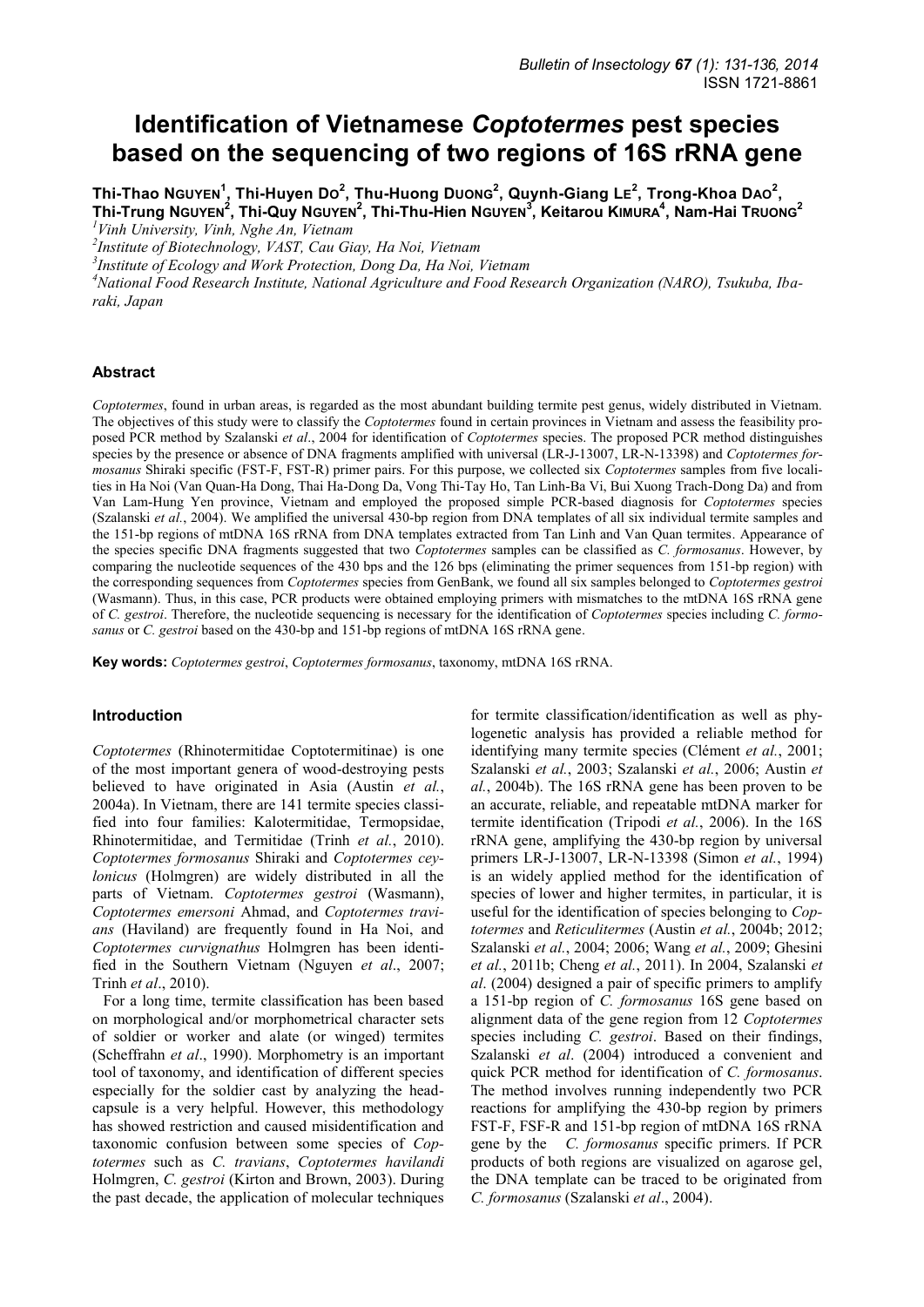

**Figure 1.** Geographical distribution of the six termite samples collected for this study. A: Van Quan-Ha Dong; B: Tan Linh-Ba Vi; C: Bui Xuong Trach-Dong Da; D: Thai Ha-Dong Da; E: Vong Thi-Tay Ho of Ha Noi; F: Van Lam-Hung Yen, Vietnam.

We undertook this study with an aim to classify *Coptotermes* species collected in Ha Noi (five places) and Hung Yen (one region), Vietnam. We also attempted to assess the feasibility of the PCR method introduced by Szalanski *et al*. (2004) for the identification of *C. formosanus* in Vietnam.

## **Materials and methods**

#### Termite collection and dissection

The *Coptotermes* termites used in this study were harvested by visual observation of morphological characters. The termites were collected during March to June in 2012 from five dry wood-based nests found in Van Quan-Ha Dong (A, figure 1), Tan Linh-Ba Vi (B, figure 1), Bui Xuong Trach-Dong Da (C, figure 1), Thai Ha-Dong Da (D, figure 1), Vong Thi-Tay Ho (E, figure 1) of Ha Noi and one dry wood-based nest in Van Lam-Hung Yen province (F, figure 1). Six termite samples were separately maintained in laboratory at room temperature on a pine wood diet.

The healthy worker termites were rinsed in 75% ethanol and washed with distilled water to remove surface contaminants. The total DNA of individual termites sample was extracted separately as follows. The 0.15 g of termite heads were scratched in 1 ml lysis buffer (10% sucrose, 1% CTAB, 1.5 M NaCl, 100 mM Tris-HCl pH 8, 100 mM EDTA pH 8) with 0.34 g of glass bead (diameter  $= 0.6$  mm) by shaking at 250 rpm for 30 min at room temperature. The samples were supplemented with 3.5 µl protease K (20 mg/ml) and incubated for 60 min at 50 °C with vigorous shaking at 250 rpm. The specimens were homogenized by grinding and then supplemented with 133.5  $\mu$ l of 20% (w/v) SDS. The specimens were then incubated for 20 min at 60 °C, at 250 rpm. The total DNA from supernatant was obtained by QIAquick Spin kit (QIAGEN) and further purified by the troughing method (Harnpicharnchai *et al.*, 2007).



**Figure 2.** The mixed PCR products of 430-bp and 151 bp amplified with corresponding primers LR-J-13007, LR-N-13398, and primers FST-F, FST-R from DNA templates extracted from *Coptotermes* termites collected in Thai Ha-Dong Da (TH), Vong Thi-Tay Ho (VT), Bui Xuong Trach-Dong Da (BXT), Van Lam-Hung Yen (VL), Van Quan-Ha Dong (VQ) and Tan Linh-Ba Vi (TL) on agarose gel. M: Marker (Fermentas).

## PCR condition

The following PCR primers were used to amplify the 430-bp region of the mtDNA 16S rRNA gene - LR-J-13007: 5'-TTACGCTGTTATCCCTAA-3', LR-N-13398: 5'-CGCCTGTTTATCAAAAACAT-3' (Simon *et al.*, 1994). For amplifying the 151-bp region of 16S rRNA gene the following *C. formosanus* specific PCR primers were applied - FST-F: 5'- TAAACAAACAAACAACAAACAAAC-3', FST-R: 5'-ATGGCTTGACGAGGCACAA- 3' (Szalanski *et al*., 2004). The PCR reaction was conducted in a 25 µl reaction mixture containing 2.5 µl Thermo Pol Buffer 10X (Biolabs), 1 μl 25 mM  $MgSO_4$ , 1 μl 2 mM dNTP, 2 μl each primer (10 pmol), 8.6 ng DNA template, and 0.25 μl Vent DNA polymerase (2 U/μl, Biolabs).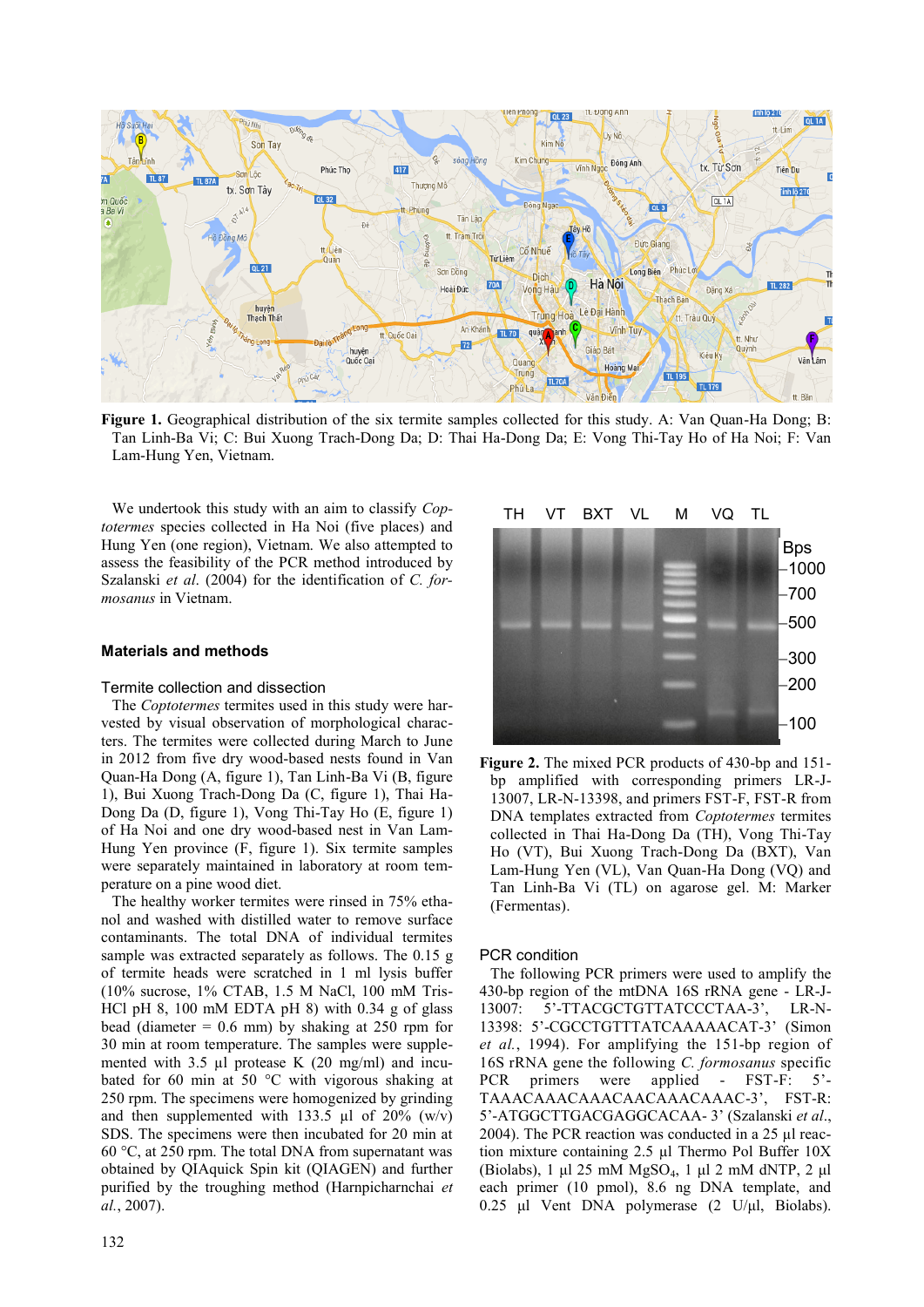PCR was carried out in 40 cycles after initial denaturation at 94 °C for 4 min, denaturation at 94 °C for 1 min, annealing at 54 °C (for the primer pair LR-J-13007 and LR-N-13398) or 57 °C (for the primer pair FST-F and FST-R) for 45 s, and elongation at 72 °C for 45 s. The PCR products were purified by QIAquick Gel Extraction kit (QIAGEN) followed by direct sequencing using a ABI3100 sequencer (AB Applied Biosystems, USA). The nucleotide sequences of six 430-bp PCR products (amplification of the 430-bp regions of the 16S rRNA genes extracted from every termite samples) were deposited in GenBank (Accession No KF703756- KF703761). The nucleotide sequences of all PCR products were subjected to GeneDoc for alignment analysis.

### **Results and discussion**

The 430-bp regions of the 16S rRNA gene were amplified from six *Coptotermes* isolates collected from six places by universal primers LR-J-13007, LR-N-13398 (Accession No KF703756-KF703761). However, the 151-bp region of the 16S rRNA gene was only amplified from the DNA samples extracted from worker termites collected from Tan Linh and Van Quan using the primer pair FST-F, FST-R. In this study, by mixing PCR products of 430-bp and 151-bp regions (figure 2) as described by Szalanski *et al*. (2004), we may infer that *Coptotermes* from Tan Linh and Van Quan belong to *C. formosanus*.

**Table 1.** The homology of 430-bp nucleotide sequences of the 16S rRNA gene from six *Coptotermes* termite isolates collected in Vietnam.

|                 | Bui Xuong Trach | Van Ouan | Hung Yen | Tan Linh | Thai Ha | Vong Thi |
|-----------------|-----------------|----------|----------|----------|---------|----------|
| Bui Xuong Trach | 430             | 99%      | $100\%$  | 99%      | 99%     | 100%     |
| Van Ouan        | 426             | 430      | 99%      | 98%      | 99%     | 99%      |
| Hung Yen        | 430             | 426      | 430      | 99%      | 99%     | 100%     |
| Tan Linh        | 430             | 424      | 430      | 430      | 99%     | 99%      |
| Thai Ha         | 430             | 430      | 430      | 426      | 430     | 99%      |
| Vong Thi        | 430             | 426      | 430      | 430      | 430     | 430      |

**Table 2.** Summary of the alignment of the 430-bp DNA sequences (Accession No KF703756 - KF703761) of the 16S rRNA gene from Vietnamese *Coptotermes* samples and the corresponding sequences in GenBank BXT: Bui Xuong Trach, TH: Thai Ha, VT: Vong Thi, VQ: Van Quan, TL: Tan Linh, VL: Van Lam.

|                    | Accession No                            |                                      | Percentage of homology<br>with sequences from |    |    |    |     |    |
|--------------------|-----------------------------------------|--------------------------------------|-----------------------------------------------|----|----|----|-----|----|
| Species or strains | (reference)                             | Location                             | <b>BXT VL</b>                                 |    | TL | TH | VQ. | VT |
| C. formosanus      | AB626145<br>(Tokuda et al., 2012)       | Okinawa, Okinawa Island Japan        | 93                                            | 93 | 93 | 94 | 93  | 93 |
| C. formosanus      | AB626147<br>(Tokuda et al., 2012)       | Okinawa, Iriomote Island, Japan      | 93                                            | 93 | 93 | 94 | 93  | 93 |
| C. formosanus      | AY558911.1<br>(Scheffrahn et al., 2004) | Guangzhou, China                     | 94                                            | 94 | 93 | 94 | 94  | 94 |
| C. formosanus Cf1  | DQ007344.1                              | Norcross, Georgia, USA               | 94                                            | 94 | 93 | 94 | 94  | 94 |
| C. formosanus      | GU075666                                | China                                | 93                                            | 93 | 93 | 93 | 93  | 93 |
| C. formosanus      | U17778<br>(Kambhampati., 1995)          | <b>USA</b>                           | 93                                            | 93 | 93 | 93 | 93  | 93 |
| C. gestroi         | AY558905<br>(Scheffrahn et al., 2004)   | Antigua and Barbuda                  | 99                                            | 99 | 98 | 99 | 98  | 99 |
| C. gestroi         | AY558906<br>(Scheffrahn et al., 2004)   | Grand Turk, Turks and Caicos Islands | 98                                            | 98 | 98 | 98 | 98  | 98 |
| C. gestroi CgS3    | DQ004478.1                              | Sime Avenue, Singapore               | 99                                            | 99 | 99 | 99 | 99  | 99 |
| C. gestroi CgA2    | DQ004487.1                              | Hamilton QLD, Australia              | 98                                            | 98 | 97 | 98 | 97  | 98 |
| C. gestroi CgS6    | DQ915942<br>(Jenkins et al., 2007)      | Kim Keat Rd, Singapore               | 99                                            | 99 | 99 | 99 | 99  | 99 |
| C. gestroi CgS7    | EF092285<br>(Jenkins et al., 2007)      | Singapore                            | 99                                            | 99 | 99 | 99 | 99  | 99 |
| C. gestroi CgF2    | EF156760.1<br>(Jenkins $et al., 2007$ ) | Key West, Florida, USA               | 98                                            | 98 | 98 | 98 | 98  | 98 |
| C. kalshoveni      | AY683211.1                              | Malaysia                             | 95                                            | 95 | 94 | 95 | 94  | 95 |
| C. lacteus         | AY558912.1<br>(Scheffrahn et al., 2004) | Beerburrum, Australia                | 93                                            | 93 | 92 | 93 | 93  | 93 |
| C. vastator        | AY558898.1<br>(Scheffrahn et al., 2004) | Oahu, HI, USA                        | 93                                            | 93 | 92 | 93 | 93  | 92 |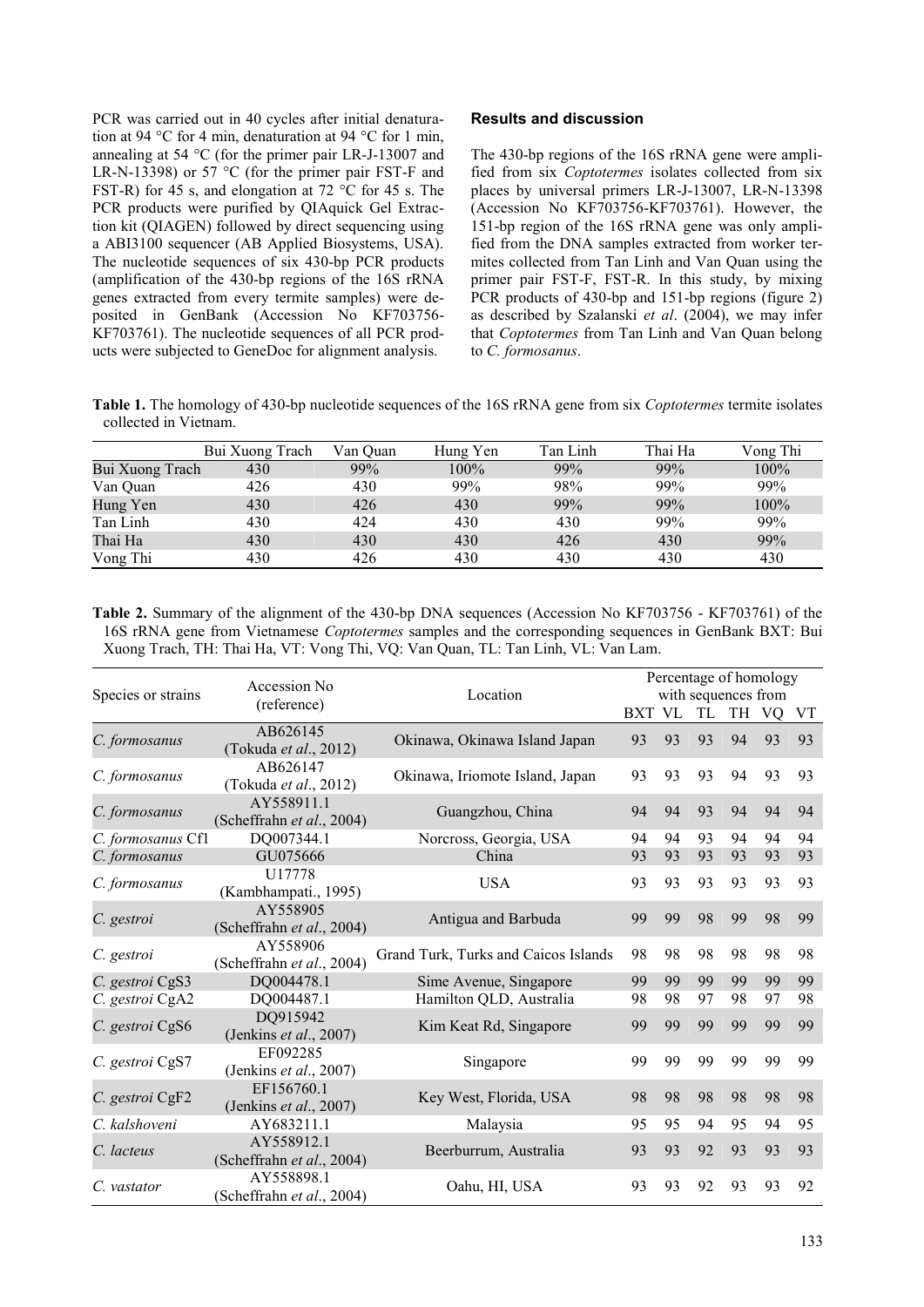The nucleotide alignment of six sequences derived from the amplified 430-bp region by GeneDoc indicated no genetic variation between the three *Coptotermes* isolated from Vong Thi, Hung Yen, Bui Xuong Trach. However, we found 0.45-0.9% variation in two *Coptotermes* termites from Van Quan and Thai Ha and 1.5% variation in *Coptotermes* from Tan Linh when compared to other samples (table 1). The analysis of the nucleotide sequences of these fragments by BlastN revealed that a very high homology (97-99%) was found between all six nucleotide sequences and the corresponding sequences of *C. gestroi*, while only 93-94% of 430 nucleotides from every sequence were identical to the corresponding sequences of *C. formosanus*. The six sequences also showed 92-93% homology with the corresponding sequences of *Coptotermes lacteus* (Froggatt) or *Coptotermes vastator* Light (table 2).

For analyzing the amplified 151-bp regions of the 16S rRNA genes from termites collected in Tan Linh and Van Quan, we used internal 126-bp sequences (primer regions were eliminated). The 126-bp sequences from *Coptotermes* isolates from Van Quan, Thai Ha were 99- 100% homologous to the corresponding regions of *C. gestroi* [GenBank Accession EU805727 (Li *et al*., 2009), FJ376672, HQ231234 (Ghesini *et al.*, 2011a), JX128688, JX128689, KC887123], 95-96% homologous to the corresponding regions of *C. formosanus* [GenBank Accession No AB626145 (Tokuda *et al*., 2012), EU805741, EU805742 (Li *et al*., 2009), JN615270 (Djernæs *et al*., 2012), KC887106], 97-98% identity to the corresponding regions of *Coptotermes heimi* (Wasmann) (GenBank Accession No AY558908, GQ422885) (Salunke *et al*., 2010; Scheffrahn *et al*., 2004) (figure 3). *C. heimi* used to proposed to the synonym of *C. gestroi* (Li *et al.*, 2013; Yeap *et al*., 2010), but we found 2-3% genetic variation occurred in 126 bps regions of the investigated *C. gestroi* and *C. heimi* from GenBank Accession No AY558908, GQ422885. There was only one nucleotide variation in the 126-bp regions between *Coptotermes* isolates from Van Quan

|                   | $\star$                                                                                                                                                               | $20^{\circ}$ | $\star$        | 40      | $\star$<br>60 |    |
|-------------------|-----------------------------------------------------------------------------------------------------------------------------------------------------------------------|--------------|----------------|---------|---------------|----|
| CTanLinhVN        |                                                                                                                                                                       |              |                |         |               | 65 |
| CVanQuanVN        |                                                                                                                                                                       |              |                |         |               | 65 |
|                   |                                                                                                                                                                       |              |                |         |               | 65 |
|                   |                                                                                                                                                                       |              |                |         |               | 65 |
| CgestHQ231234IT : |                                                                                                                                                                       |              |                |         |               | 65 |
| CgestJX128688CN:  |                                                                                                                                                                       |              |                |         |               | 65 |
| CgestJX128689TW : |                                                                                                                                                                       |              |                |         |               | 65 |
| CaestKC887123CN : |                                                                                                                                                                       |              |                |         |               | 65 |
|                   |                                                                                                                                                                       |              |                |         |               | 65 |
|                   |                                                                                                                                                                       |              |                |         |               | 65 |
|                   |                                                                                                                                                                       |              |                |         |               | 65 |
|                   |                                                                                                                                                                       |              |                |         |               | 65 |
| CformAB626145JP:  | $\ldots \ldots \ldots \ldots \mathbb{A} C \ldots \ldots \ldots \ldots \mathbb{T} \ldots \ldots \ldots \ldots \ldots \ldots \ldots \ldots \ldots \ldots \ldots \ldots$ |              |                |         |               | 65 |
|                   |                                                                                                                                                                       |              |                |         |               | 65 |
|                   |                                                                                                                                                                       |              |                |         |               | 65 |
| CformJN615270UK:  |                                                                                                                                                                       |              |                |         |               | 65 |
|                   |                                                                                                                                                                       |              |                |         |               | 65 |
|                   |                                                                                                                                                                       |              |                |         |               | 65 |
|                   |                                                                                                                                                                       |              |                |         |               | 65 |
|                   |                                                                                                                                                                       |              |                |         |               | 65 |
|                   | AAACAAACAACAAA aA AAATAAACCAAATGT AAACTCTATAGGGTCTTCTCGTCCCACAAA                                                                                                      |              |                |         |               |    |
|                   |                                                                                                                                                                       |              |                |         |               |    |
|                   | $\star$                                                                                                                                                               | 80           | $\star$<br>100 | $\star$ | 120           |    |
| CTanLinhVN        |                                                                                                                                                                       |              |                |         |               |    |
| CVanQuanVN        |                                                                                                                                                                       |              |                |         |               |    |
|                   |                                                                                                                                                                       |              |                |         |               |    |
|                   |                                                                                                                                                                       |              |                |         |               |    |
| CaestH0231234IT : |                                                                                                                                                                       |              |                |         |               |    |
|                   |                                                                                                                                                                       |              |                |         |               |    |
| CaestJX128689TW : |                                                                                                                                                                       |              |                |         |               |    |
| CaestKC887123CN : |                                                                                                                                                                       |              |                |         |               |    |
| CheimAY558908IN : |                                                                                                                                                                       |              |                |         |               |    |
|                   |                                                                                                                                                                       |              |                |         |               |    |
| CcarvAY558909MY:  |                                                                                                                                                                       |              |                |         |               |    |
|                   |                                                                                                                                                                       |              |                |         |               |    |
|                   |                                                                                                                                                                       |              |                |         |               |    |
| CformEU805741TW:  |                                                                                                                                                                       |              |                |         |               |    |
|                   |                                                                                                                                                                       |              |                |         |               |    |
|                   |                                                                                                                                                                       |              |                |         |               |    |
| CformKC887106CN:  |                                                                                                                                                                       |              |                |         |               |    |
|                   |                                                                                                                                                                       |              |                |         |               |    |
|                   |                                                                                                                                                                       |              |                |         |               |    |
|                   | AACATCTAAGAATTTTAACTCAAA ACCAAATTCAATAAAACATTCAaCA TAAGACAGC                                                                                                          |              |                |         |               |    |

**Figure 3.** Alignment of 126-bp sequences of 16S rRNA from *Coptotermes* collected in Tan Linh, Van Quan and the corresponding sequences in GenBank. Sequence alignments were generated by GeneDoc. Dot areas denote sequence homologies. In ID names: Cgest, Cheim, Ccarv, Ccurv Cform, Cinte Ctrav, Cvast are abbreviation for *C. gestroi*, *C. heimi*, *Coptotermes carvinatus* Scheffrahn *et al*., *C. curvignathus*, *C. formosanus*, *Coptotermes intermedius* Silvestri, *C. travians*, and *C. vastator* followed by GenBank Accession No; the two characters at the ends are international standard of countries abbreviation.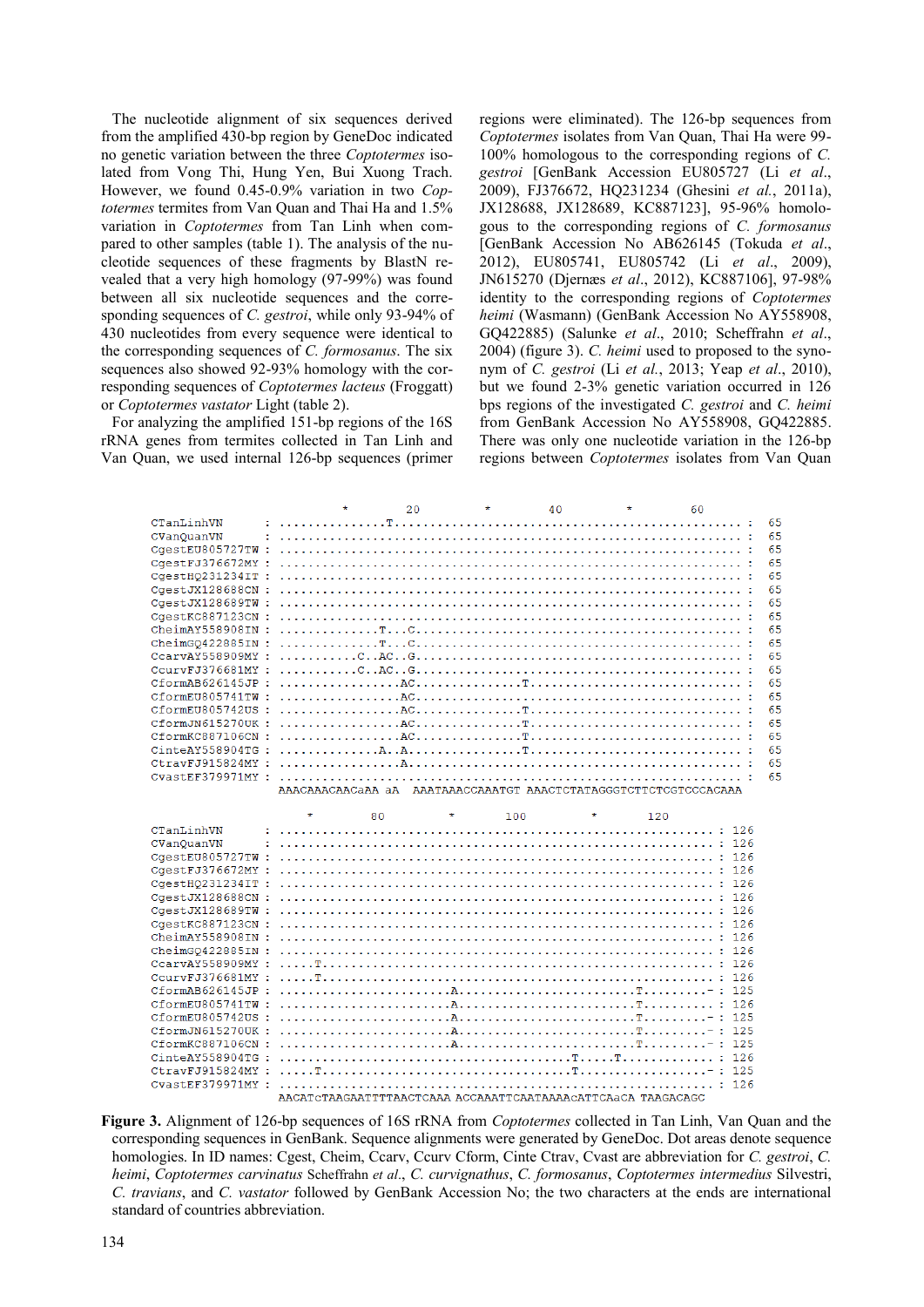| Primer FST-F     | TAAACAAACAAACAACAAACAAAC                                       |     |
|------------------|----------------------------------------------------------------|-----|
|                  | .                                                              |     |
| KC887111 273     | ACAAACAACAAACAACAACAACAACAAGTAAATAAACCAAATGTCAAACTCTATAGGGTCT  | 214 |
| JX12869<br>236   | ACCAAAAAAAAAAAAAAAACAAAACAAACAAATAAAACCAAATGTCAAACTCTATAGGGTCT | 177 |
| 273<br>KC887125  | ACCAAAAAATAAACAAACAACAAACAAGTAAATAAACCAAATGTCAAACTCTATAGGGTCT  | 214 |
| GU075665 293     |                                                                | 234 |
| AY558906 137     |                                                                | 196 |
|                  |                                                                |     |
|                  |                                                                |     |
| KC887111 213     | TCTCGTCCCACAAAAACATCTAAGAATTTTAACTCAAAGACCAAATTCAATAAAACATTC   | 154 |
| JX12869<br>176   | TCTCGTCCCACAAAAACATCTAAGAATTTTAACTCAAAGACCAAATTCAATAAAACATTC   | 117 |
| KC887125<br>-213 | TCTCGTCCCACAAAAACATCTAAGAATTTTAACTCAAAGACCAAATTCAATAAAACATTC   | 154 |
| GU075665 233     | TCTCTTCCCACAAAAACATCTAAGAATTTTAACTCAAAGACCAAATTCAATAAAACATTC   | 174 |
| AY558906<br>197  | TCTCGTCCCACAAAAACATCTAAGAATTTTAACTCGAAGACCAAATTCAATAAAACATTC   | 256 |
|                  |                                                                |     |
| Primer FST-R     | TTGTGCCTCGTCAAGCCAT                                            |     |
|                  | ,,,,,,,,,,,,,,,,                                               |     |
| 173<br>GU075665  | 141<br>AACACTAAGACAGCCCGTGCCTCGTCAAGCCAT                       |     |
| JX12869<br>116   | 84<br>AACACTAAGACAGCCCGTGCCTCGTCAAGCCAT                        |     |
| KC887125<br>1.53 | 121<br>AACACTAAGACAGCCCGTGCCTCGTCAAGCCAT                       |     |
| KC887111 154     | 121<br>AACACTAAGACAGCCCGTGCCTCGTCAAGCCAT                       |     |
| AY558906<br>257  | 289<br>AACACTAAGACAGCCCGTGCCTCGTCAAGCCAT                       |     |
|                  | **********************************                             |     |

**Figure 4.** Occurrence of mismatches between *C. formosanus* specific primers FST-F, FST-R and the 151-bp regions of 16S rRNA genes from *C. gestroi*. The shaded characters indicate the nucleotide variation

and Tan Linh (figure 3). In agreement with previous studies, *C. formosanus* was not reported as an invasive termite species in Vietnam period 1969-2013 (Evans *et al*., 2013) but *C. gestroi* has been known to be distributed in Ha Noi (Trinh *et al*., 2010).

To explain the reason why the 151-bp region of *C. gestroi* was amplified by the specific primers for *C. formosanus*, we raise a hypothesis that there are too few mismatches between the primers and the target sequence of *C. gestroi*. We performed the PCR experiments under the condition optimized by Szalanski *et al*. (2004); however, the forwards primer (FST-F) containing 24 nucleotides, of which 19 nucleotides, especially seven nucleotides at 3' terminal were conserved with the corresponding sequences of *C. gestroi* (GenBank Accession No KC887111, JX12869, KC887125, GU075665, AY558906, figure 4), and the reverse primer (FST-R) consisting of 19 nucleotides, of which 17 nucleotide matched very well with the corresponding sequences in *C. gestroi* except two nucleotides at the end of 3' terminal (figure 4). Mismatching between primers and template are known to affect on the stability of primer-template duplex and the efficiency of polymerase to extend primers (Kwok *et al.*, 1990). It is not easy to design a specific primer pair to distinguish very close relative species, because specific regions are often too small. Mismatches occurring in 5' terminal usually does not have a strong impact on the PCR efficiency (Kwok *et al.*, 1990; Stadhouders *et al.*, 2010). On the other hand, mismatches located in the 3' end region (defined as the last 5 nucleotides of the 3' end region) of primer has been shown to affect priming efficiency significantly. However, depending on the type of mismatches, PCR products can be obtained, although the amplified amount could be reduced to 1/10 to1/100 fold (Kwok *et al.*, 1990). A:G, G:A, and C:C mismatches cause 100 times reduction in PCR product yield, but mismatches of T with either G, C, or T have a minimal effect on PCR product yield (Kwok *et al.*, 1990). Stadhouders *et al.* (2010) also observed the same. Thus, despite two mismatches of T:C between reverse primer FST-R and the template, we still obtained PCR products from template DNA of *C. gestroi* collected from Van Quan and Tan Linh. We did not amplify the 151-bp region from the template DNAs of other four samples collected from Thai Ha, Vong Thi, Bui Xuong, and Van Lam (figure 2). The entire nucleotide sequences of the 151-bp region of these samples are unknown; however, they might be identical to those of samples obtained from Van Quan and Tan Linh. The mismatches may reduce the PCR efficiency, and perhaps the amplification products could be obtained by chance at the condition we employed in this study. Therefore, for the identification of closely related *Coptotermes* species by 16S rRNA gene, determination of nucleotide sequences is essential.

#### **Conclusions**

The *Coptotermes* from six places in Vietnam were identified to be *C. gestroi* based on the sequences of 430-bp and 151-bp regions of 16S rRNA. The observation of both PCR products of the 430-bp and 151-bp regions on agarose gel did not indicate the DNA template originated from *C. formosanus*.

## **Acknowledgements**

This study was carried out with the financial support from Vietnam-Japan Bilateral Research Cooperation Project "Isolation of genes encoding lignocellulolytic enzymes from Vietnam termite gut microflora by Metagenomic approach" managed by Ministry of Science and Technology, Vietnam and facilities of National Key Laboratory of Gene Technology, Institute of Biotechnology, VAST, Vietnam.